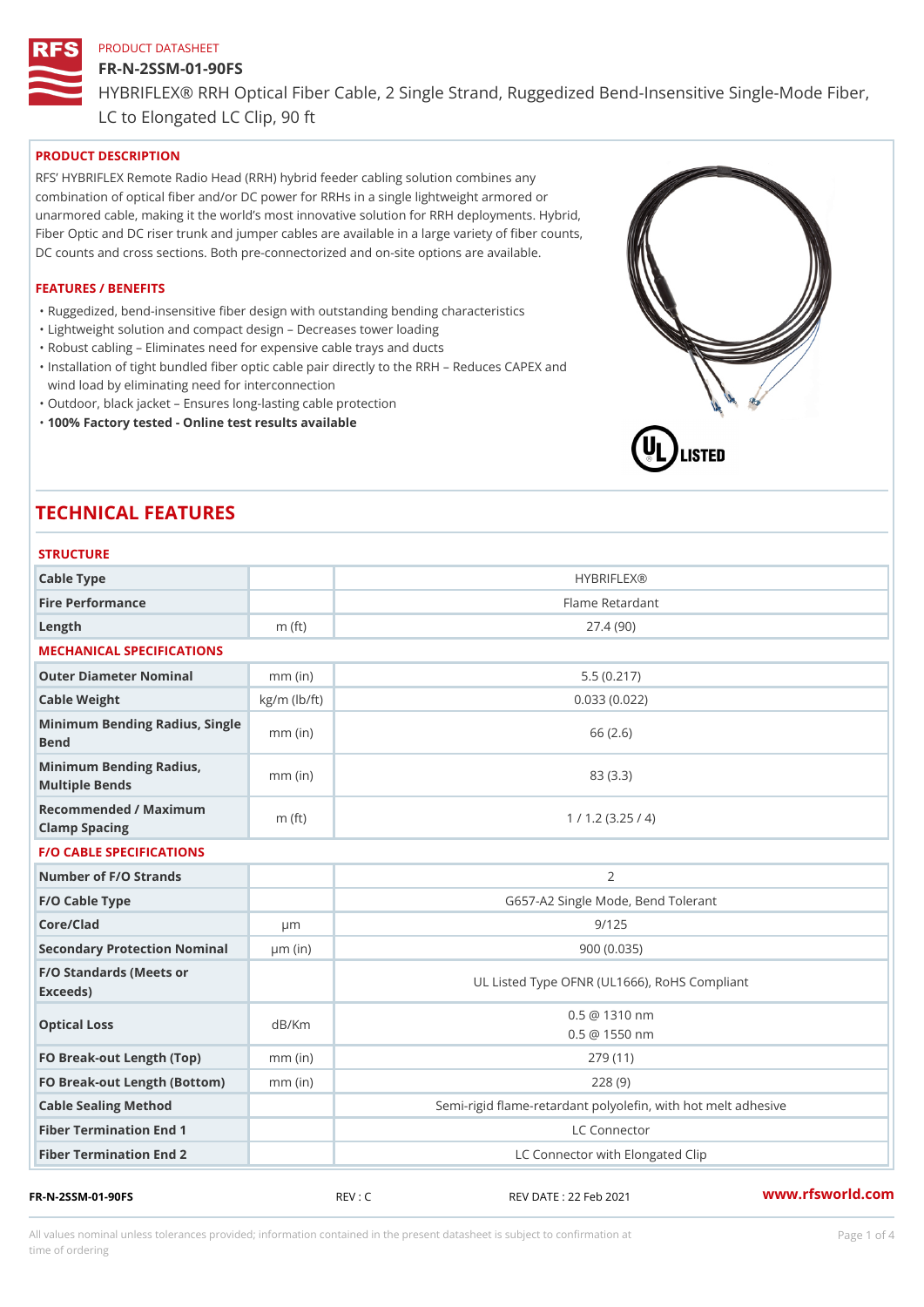## FR-N-2SSM-01-90FS

HYBRIFLEX® RRH Optical Fiber Cable, 2 Single Strand, Ruggedized Be LC to Elongated LC Clip, 90 ft

| CABLE JACKET                                    |                             |                                             |  |  |  |
|-------------------------------------------------|-----------------------------|---------------------------------------------|--|--|--|
| UV-Protection Individual and<br>External Jacket |                             | Yes                                         |  |  |  |
| Jacket Material                                 |                             | Flame Retardant, Indoor/Outdoor, PVC, Black |  |  |  |
| TESTING AND ENVIRONMENTAL                       |                             |                                             |  |  |  |
| Storage Temperature                             | $^{\circ}$ C ( $^{\circ}$ F | $-40$ to $70$ ( $-40$ to $158$ )            |  |  |  |
| Operation Temperature                           | $^{\circ}$ C ( $^{\circ}$ F | $-40$ to 65 ( $-40$ to 149)                 |  |  |  |
| Installation Temperature                        | $^{\circ}$ C ( $^{\circ}$ F | $-20$ to 65 ( $-4$ to 149)                  |  |  |  |
| Jacket Specifications                           |                             | UL 1666                                     |  |  |  |

## EXTERNAL DOCUMENT LINKS

Installation Guidelwinessad QuickShip 2.0 Program IDfoormlation: On-line Factory Te[s](https://www.rfsworld.com/pictures/userfiles/programs/AAST Latest Version.zip)teResults:

#### NOTES

Specifically designed for Samsung RRH.

FR-N-2SSM-01-90FS REV : C REV DATE : 22 Feb 2021 [www.](https://www.rfsworld.com)rfsworld.com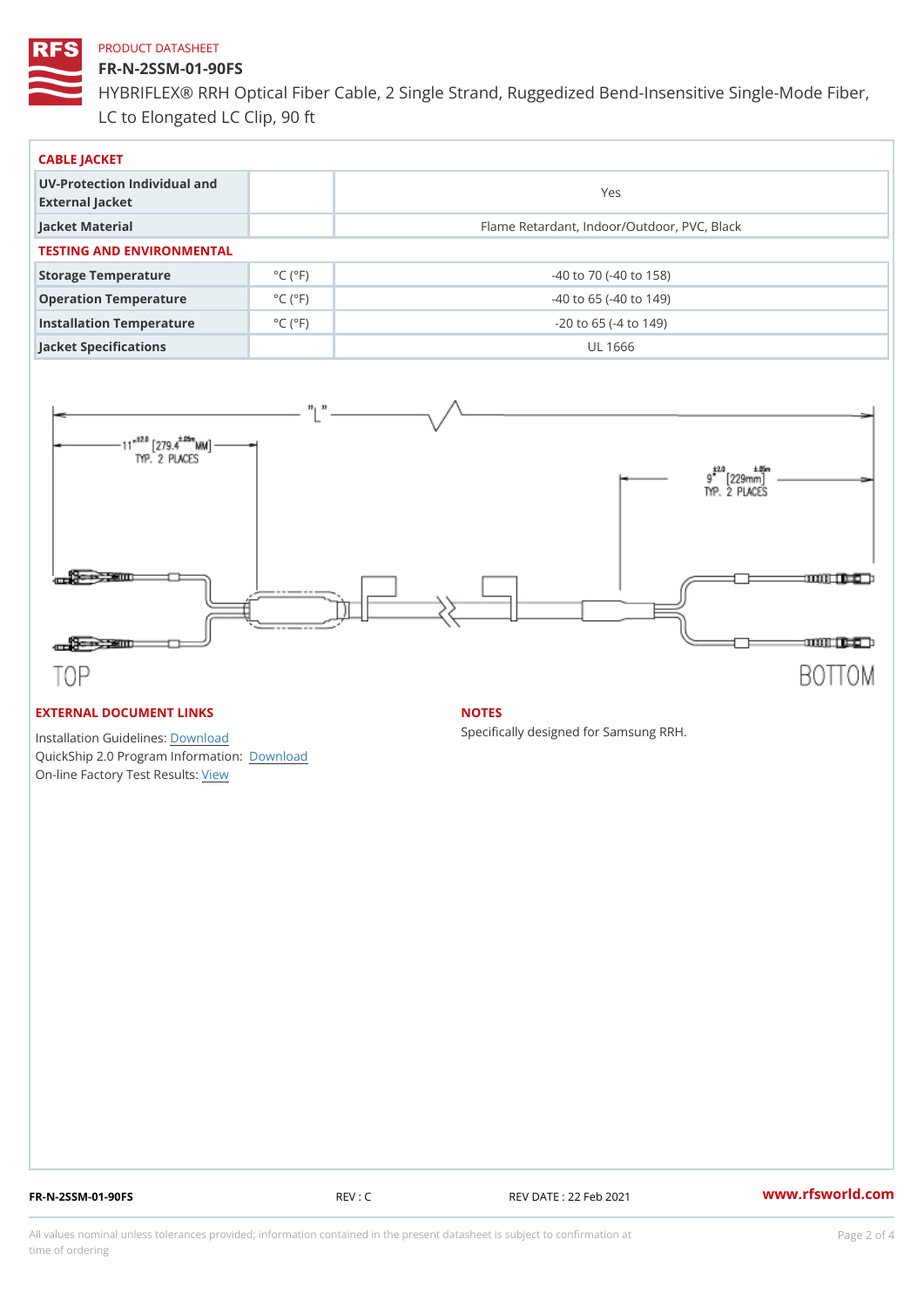## FR-N-2SSM-01-90FS

HYBRIFLEX® RRH Optical Fiber Cable, 2 Single Strand, Ruggedized Be LC to Elongated LC Clip, 90 ft

#### ADDITIONAL ASSEMBLIES - 1 PAIR SM FIBERED DITIONAL ASSEMBLIES - 2 PAIR SM FIBER

| Length, ft | Model Number                   |
|------------|--------------------------------|
| 10         | $FR - N - 1$ S M - 01 - 10 F S |
| 20         | FR-N-1SM-01-20FS               |
| 30         | FR-N-1SM-01-30FS               |
| 40         | $FR - N - 1$ S M - 01 - 40 F S |
| 50         | $FR - N - 1$ S M - 01 - 50 F S |
| 60         | $FR - N - 1$ SM - 01 - 60 F S  |
| 79         | FR-N-1SM-01-70FS               |
| 80         | $FR - N - 1$ SM - 01 - 80 F S  |
| 90         | $FR - N - 1$ S M - 01 - 90 F S |
| 100        | FR-N-1SM-01-100FS              |

| Length, ft | Model Number                   |
|------------|--------------------------------|
| 10         | FR-N-2SM-01-10FS               |
| 20         | FR-N-2SM-01-20FS               |
| 30         | FR-N-2SM-01-30FS               |
| 40         | FR-N-2SM-01-40FS               |
| 50         | $FR - N - 2 S M - 01 - 50 F S$ |
| 60         | $FR - N - 2 S M - 01 - 60 F S$ |
| 70         | FR-N-2SM-01-70FS               |
| 80         | $FR - N - 2 S M - 01 - 80 F S$ |
| 90         | FR-N-2SM-01-90FS               |
| 100        | $FR - N - 2 SM - 01 - 100 FS$  |
|            |                                |

#### ADDITIONAL ASSEMBLIES - 1 STRAND SM FABSDRTIONAL ASSEMBLIES - 2 STRAND SM FIBER

| Length, ft | Model Number       |
|------------|--------------------|
| 10         | FR-N-1SSM-01-10FS  |
| 15         | FR-N-1SSM-01-15FS  |
| 20         | FR-N-1SSM-01-20FS  |
| 30         | FR-N-1SSM-01-30FS  |
| 40         | FR-N-1SSM-01-40FS  |
| 50         | FR-N-1SSM-01-50FS  |
| 60         | FR-N-1SSM-01-60FS  |
| 70         | FR-N-1SSM-01-70FS  |
| 80         | FR-N-1SSM-01-80FS  |
| 90         | FR-N-1SSM-01-90FS  |
| 100        | FR-N-1SSM-01-100FS |
| 120        | FR-N-1SSM-01-120FS |
| 130        | FR-N-1SSM-01-130FS |
| 150        | FR-N-1SSM-01-150FS |
| 160        | FR-N-1SSM-01-160FS |
| 170        | FR-N-1SSM-01-170FS |

| Length, ft | Model Number                |
|------------|-----------------------------|
| 10         | FR-N-2SSM-01-10FS           |
| 15         | FR-N-2SSM-01-15FS           |
| 20         | FR-N-2SSM-01-20FS           |
| 30         | FR-N-2SSM-01-30FS           |
| 40         | FR-N-2SSM-01-40FS           |
| 50         | FR-N-2SSM-01-50FS           |
| 60         | $FR - N - 2SSM - 01 - 60FS$ |
| 70         | FR-N-2SSM-01-70FS           |
| 80         | FR-N-2SSM-01-80FS           |
| 90         | FR-N-2SSM-01-90FS           |
| 100        | FR-N-2SSM-01-100FS          |

FR-N-2SSM-01-90FS REV : C REV DATE : 22 Feb 2021 [www.](https://www.rfsworld.com)rfsworld.com

All values nominal unless tolerances provided; information contained in the present datasheet is subject to Pcapgeling that i time of ordering